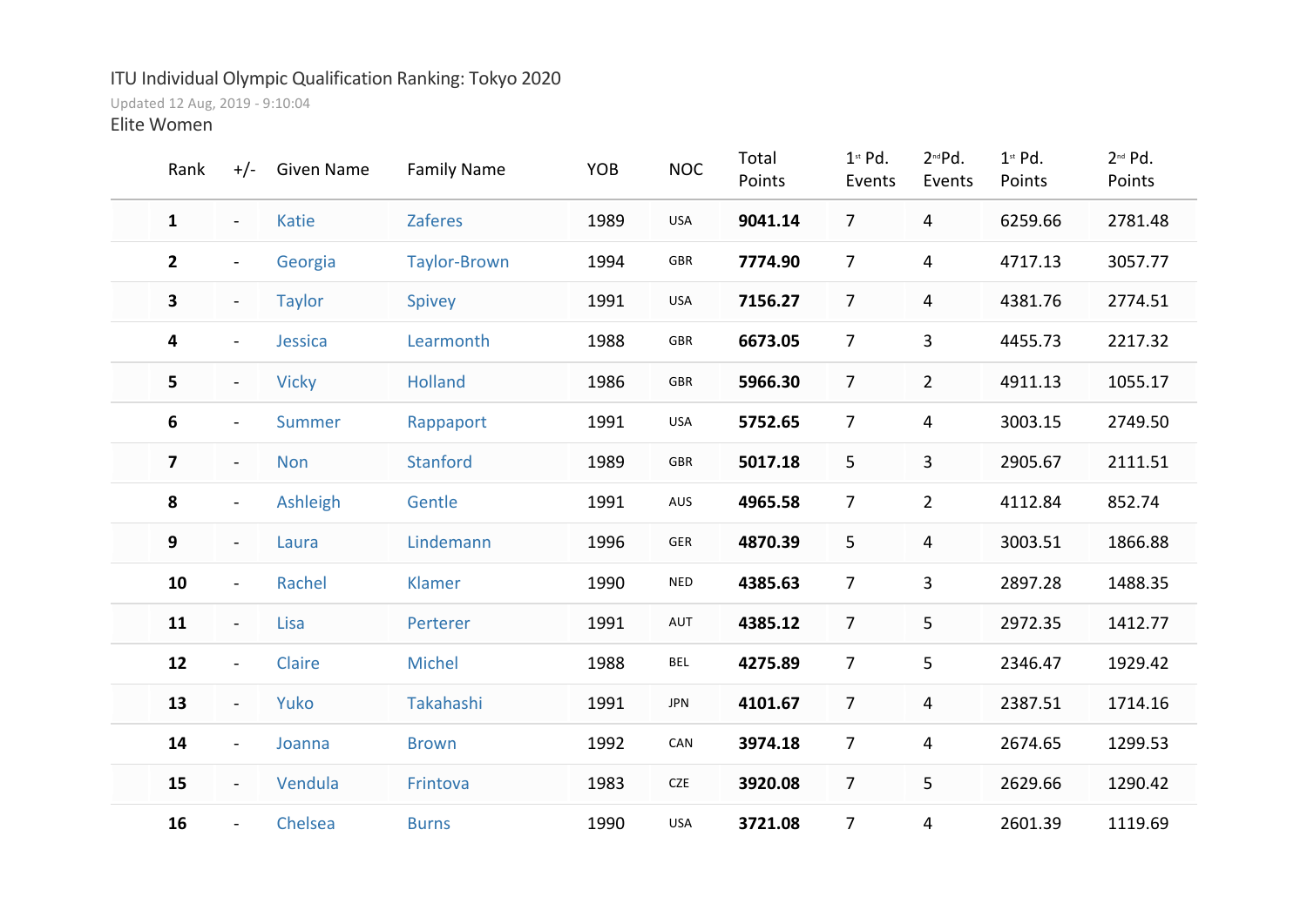| Rank | $+/-$          | <b>Given Name</b> | <b>Family Name</b>     | YOB  | <b>NOC</b>  | Total<br>Points | $1st$ Pd.<br>Events | 2 <sup>nd</sup> Pd.<br>Events | $1st$ Pd.<br>Points | 2 <sup>nd</sup> Pd.<br>Points |
|------|----------------|-------------------|------------------------|------|-------------|-----------------|---------------------|-------------------------------|---------------------|-------------------------------|
| 17   | $\blacksquare$ | Jodie             | Stimpson               | 1989 | ${\sf GBR}$ | 3708.08         | 5                   | $\overline{3}$                | 2807.89             | 900.19                        |
| 18   | $\blacksquare$ | Cassandre         | <b>Beaugrand</b>       | 1997 | FRA         | 3703.62         | 5                   | $\overline{2}$                | 2571.25             | 1132.37                       |
| 19   | $\blacksquare$ | <b>Natalie</b>    | Van Coevorden          | 1992 | AUS         | 3661.55         | $\overline{7}$      | 4                             | 2498.24             | 1163.31                       |
| 20   | $\blacksquare$ | <b>Taylor</b>     | Knibb                  | 1998 | USA         | 3389.49         | $\overline{7}$      | 3                             | 2600.19             | 789.30                        |
| 21   | $\blacksquare$ | Verena            | Steinhauser            | 1994 | <b>ITA</b>  | 3384.60         | $\overline{7}$      | $\overline{4}$                | 2296.37             | 1088.23                       |
| 22   | $\blacksquare$ | Lotte             | <b>Miller</b>          | 1996 | <b>NOR</b>  | 3282.95         | $\overline{7}$      | $\mathbf{1}$                  | 2824.37             | 458.58                        |
| 23   | $\blacksquare$ | Annamaria         | Mazzetti               | 1988 | <b>ITA</b>  | 3273.16         | 6                   | 4                             | 2022.41             | 1250.75                       |
| 24   | $\blacksquare$ | Ai                | Ueda                   | 1983 | <b>JPN</b>  | 3254.37         | $\overline{7}$      | 4                             | 2125.42             | 1128.95                       |
| 25   | $\blacksquare$ | Leonie            | Periault               | 1994 | FRA         | 3091.90         | 4                   | 3                             | 2133.76             | 958.14                        |
| 26   | $\blacksquare$ | Sophie            | Coldwell               | 1995 | GBR         | 3066.77         | 5                   | 4                             | 1571.87             | 1494.90                       |
| 27   | $\blacksquare$ | <b>Kirsten</b>    | <b>Kasper</b>          | 1991 | USA         | 2987.48         | 6                   | $\overline{2}$                | 2524.35             | 463.13                        |
| 28   | $\blacksquare$ | <b>Miriam</b>     | <b>Casillas García</b> | 1992 | ESP         | 2948.49         | $\overline{7}$      | 4                             | 1878.89             | 1069.60                       |
| 29   | $\blacksquare$ | Jaz               | Hedgeland              | 1995 | AUS         | 2946.92         | 5                   | 4                             | 1552.78             | 1394.14                       |
| 30   | $\blacksquare$ | <b>Nicola</b>     | <b>Spirig</b>          | 1982 | SUI         | 2848.78         | 4                   | $\mathbf{1}$                  | 2385.25             | 463.53                        |
| 31   | $\blacksquare$ | Julia             | <b>Hauser</b>          | 1994 | AUT         | 2786.52         | $\overline{7}$      | 3                             | 2326.76             | 459.76                        |
| 32   | $\blacksquare$ | Alice             | <b>Betto</b>           | 1987 | <b>ITA</b>  | 2772.49         | 6                   | 3                             | 1732.04             | 1040.45                       |
| 33   | $\blacksquare$ | Sandra            | <b>Dodet</b>           | 1996 | FRA         | 2746.25         | $\overline{7}$      | $\overline{2}$                | 1925.90             | 820.35                        |
| 34   | $\blacksquare$ | <b>Nicole</b>     | Van Der Kaay           | 1996 | <b>NZL</b>  | 2702.73         | 5                   | 5                             | 1316.08             | 1386.65                       |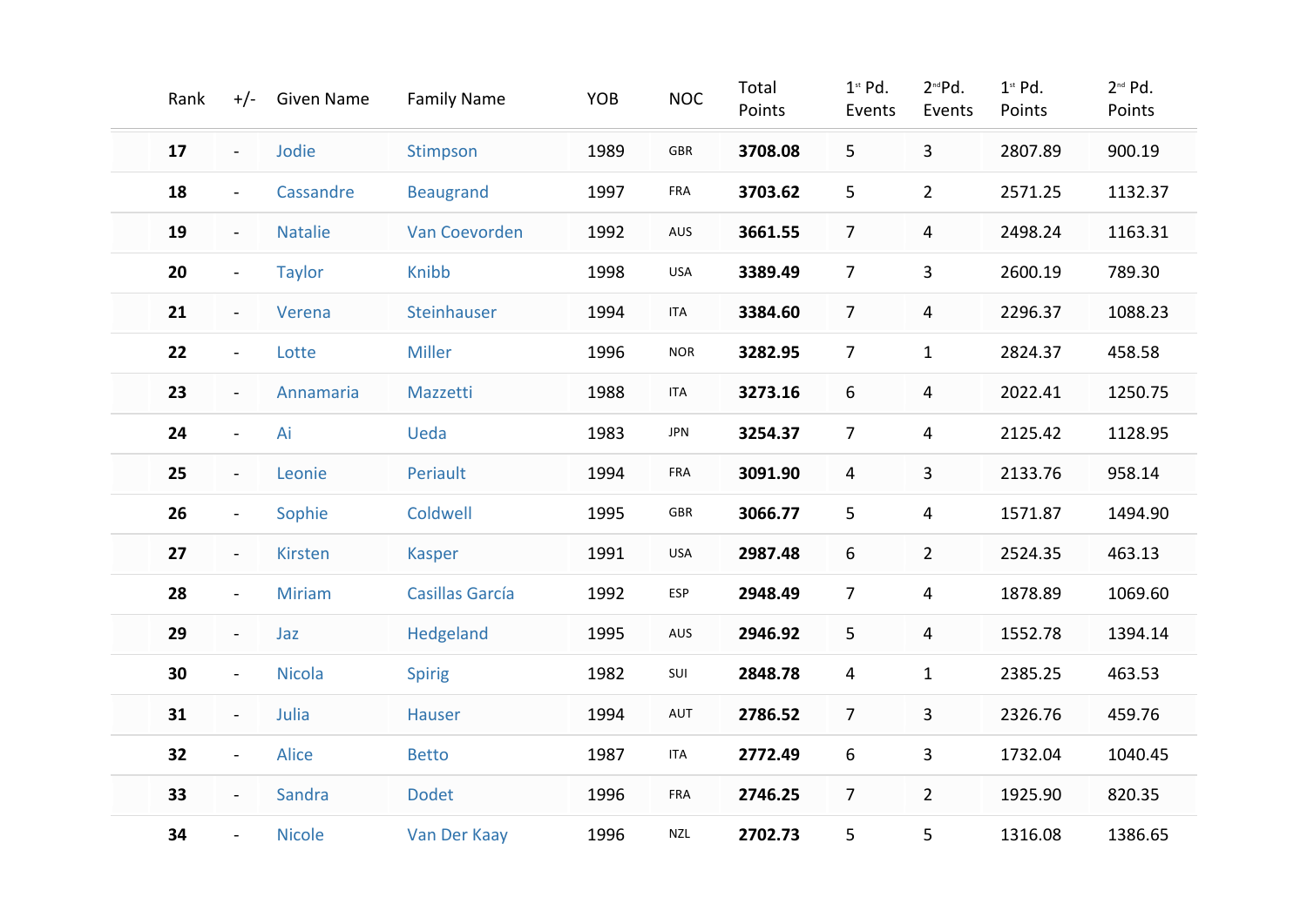| Rank |                | +/- Given Name   | <b>Family Name</b>     | YOB  | <b>NOC</b> | Total<br>Points | $1st$ Pd.<br>Events | 2 <sup>nd</sup> Pd.<br>Events | $1st$ Pd.<br>Points | 2 <sup>nd</sup> Pd.<br>Points |
|------|----------------|------------------|------------------------|------|------------|-----------------|---------------------|-------------------------------|---------------------|-------------------------------|
| 35   | $\blacksquare$ | Emma             | Jeffcoat               | 1994 | AUS        | 2672.99         | $\overline{7}$      | $\mathbf{3}$                  | 1855.03             | 817.96                        |
| 36   | $\blacksquare$ | Angelica         | Olmo                   | 1996 | <b>ITA</b> | 2637.83         | 6                   | $\mathbf{1}$                  | 2213.64             | 424.19                        |
| 37   | $\blacksquare$ | <b>Tamara</b>    | Gorman                 | 1996 | <b>USA</b> | 2587.30         | $\overline{7}$      | 3                             | 1343.01             | 1244.29                       |
| 38   | $\blacksquare$ | Anna             | <b>Godoy Contreras</b> | 1992 | ESP        | 2535.23         | $\overline{7}$      | 5                             | 1517.08             | 1018.15                       |
| 39   | $\blacksquare$ | <b>Melanie</b>   | <b>Santos</b>          | 1995 | POR        | 2483.52         | $\overline{7}$      | $\pmb{0}$                     | 2483.52             | 0.00                          |
| 40   | $\blacksquare$ | Jolanda          | Annen                  | 1992 | SUI        | 2333.13         | 6                   | $\overline{2}$                | 1687.72             | 645.41                        |
| 41   | $\blacksquare$ | Yuliya           | Yelistratova           | 1988 | UKR        | 2325.35         | $\overline{7}$      | 4                             | 1627.45             | 697.90                        |
| 42   | $\blacksquare$ | Yuka             | Sato                   | 1992 | <b>JPN</b> | 2304.11         | 6                   | 5                             | 1451.45             | 852.66                        |
| 43   | $\blacksquare$ | Luisa            | <b>Baptista</b>        | 1994 | <b>BRA</b> | 2275.71         | $\overline{7}$      | $\overline{2}$                | 1803.51             | 472.20                        |
| 44   | $\blacksquare$ | Zsófia           | <b>Kovács</b>          | 1988 | HUN        | 2259.07         | $\overline{7}$      | 5                             | 1330.15             | 928.92                        |
| 45   | $\blacksquare$ | Emma             | Jackson                | 1991 | AUS        | 2193.59         | 3                   | 5                             | 268.86              | 1924.73                       |
| 46   | $\blacksquare$ | Juri             | Ide                    | 1983 | <b>JPN</b> | 2185.50         | $\overline{7}$      | 4                             | 1517.94             | 667.56                        |
| 47   | $\blacksquare$ | <b>Kelly-Ann</b> | <b>Perkins</b>         | 1992 | AUS        | 2105.57         | $\overline{4}$      | 3                             | 1015.44             | 1090.13                       |
| 48   | $\blacksquare$ | Valerie          | <b>Barthelemy</b>      | 1991 | <b>BEL</b> | 2097.08         | 6                   | 5                             | 685.41              | 1411.67                       |
| 49   | $\blacksquare$ | Vittoria         | Lopes                  | 1996 | <b>BRA</b> | 2079.74         | $\overline{7}$      | $2^{\circ}$                   | 1303.69             | 776.05                        |
| 50   | $\blacksquare$ | <b>Beth</b>      | Potter                 | 1991 | GBR        | 2066.16         | 5                   | 3                             | 984.93              | 1081.23                       |
| 51   | $\blacksquare$ | Renee            | <b>Tomlin</b>          | 1988 | <b>USA</b> | 2064.79         | 6                   | $2^{\circ}$                   | 1480.44             | 584.35                        |
| 52   | $\blacksquare$ | Kaidi            | Kivioja                | 1993 | <b>EST</b> | 2038.41         | $\overline{7}$      | $\overline{4}$                | 1746.45             | 291.96                        |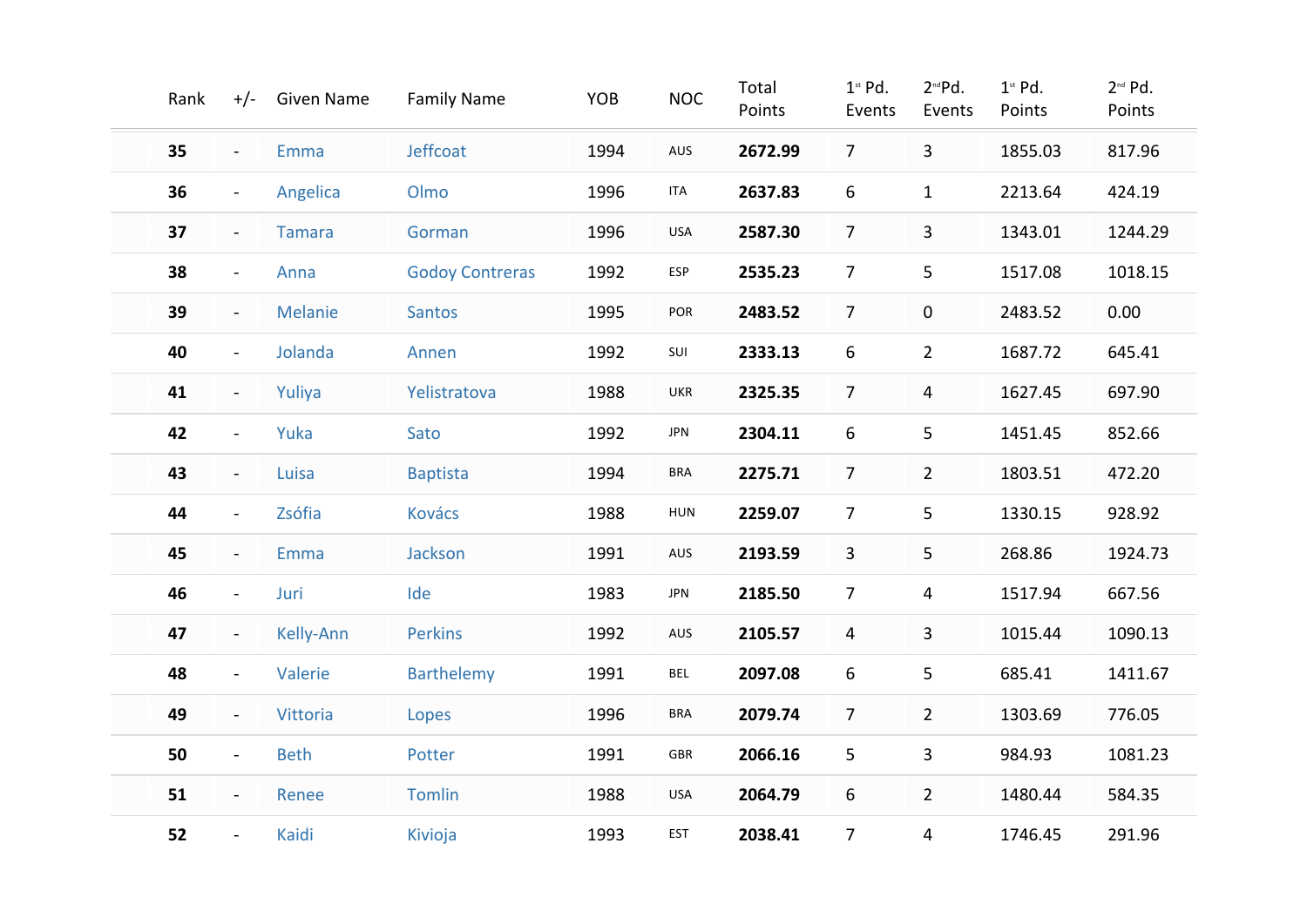| Rank |                          | +/- Given Name | <b>Family Name</b> | YOB  | <b>NOC</b> | Total<br>Points | $1st$ Pd.<br>Events | 2 <sup>nd</sup> Pd.<br>Events | $1st$ Pd.<br>Points | 2 <sup>nd</sup> Pd.<br>Points |
|------|--------------------------|----------------|--------------------|------|------------|-----------------|---------------------|-------------------------------|---------------------|-------------------------------|
| 53   | $\blacksquare$           | Alexandra      | Razarenova         | 1990 | <b>RUS</b> | 1918.39         | 6                   | $\overline{\mathbf{4}}$       | 1182.69             | 735.70                        |
| 54   | $\blacksquare$           | <b>Barbara</b> | <b>Riveros</b>     | 1987 | CHI        | 1910.93         | $\overline{7}$      | $\mathbf 0$                   | 1910.93             | 0.00                          |
| 55   | $\blacksquare$           | Sara           | <b>Vilic</b>       | 1992 | AUT        | 1902.05         | $\overline{7}$      | $\overline{3}$                | 997.37              | 904.68                        |
| 56   | $\blacksquare$           | Zsanett        | <b>Bragmayer</b>   | 1994 | HUN        | 1864.55         | $\overline{7}$      | $\overline{2}$                | 1464.90             | 399.65                        |
| 57   | $\blacksquare$           | Tamsyn         | Moana-Veale        | 1993 | AUS        | 1810.12         | 6                   | $\mathbf{3}$                  | 1099.73             | 710.39                        |
| 58   | $\blacksquare$           | Cecilia        | Perez              | 1991 | MEX        | 1804.42         | 6                   | $\mathbf{3}$                  | 1334.05             | 470.37                        |
| 59   | $\blacksquare$           | <b>Sara</b>    | Perez Sala         | 1988 | ESP        | 1776.23         | $\overline{7}$      | 5                             | 875.08              | 901.15                        |
| 60   | $\blacksquare$           | Maya           | <b>Kingma</b>      | 1995 | <b>NED</b> | 1750.04         | 6                   | 3                             | 701.55              | 1048.49                       |
| 61   | $\blacksquare$           | Charlotte      | <b>McShane</b>     | 1990 | AUS        | 1737.92         | 5                   | 5                             | 1326.80             | 411.12                        |
| 62   | $\blacksquare$           | Petra          | <b>Kurikova</b>    | 1991 | CZE        | 1695.01         | $\overline{7}$      | 4                             | 1335.30             | 359.71                        |
| 63   | $\blacksquare$           | <b>Ilaria</b>  | Zane               | 1992 | <b>ITA</b> | 1687.54         | 6                   | 3                             | 1172.11             | 515.43                        |
| 64   | $\blacksquare$           | Gillian        | <b>Sanders</b>     | 1981 | <b>RSA</b> | 1658.19         | $\overline{7}$      | 5                             | 840.26              | 817.93                        |
| 65   | $\overline{\phantom{a}}$ | <b>Erika</b>   | <b>Ackerlund</b>   | 1996 | USA        | 1635.35         | 5                   | $\overline{2}$                | 1346.54             | 288.81                        |
| 66   | $\blacksquare$           | Ainsley        | <b>Thorpe</b>      | 1998 | <b>NZL</b> | 1614.60         | 6                   | 4                             | 725.37              | 889.23                        |
| 67   | $\overline{\phantom{a}}$ | <b>Nina</b>    | Eim                | 1998 | GER        | 1583.01         | $\overline{4}$      | 5                             | 291.42              | 1291.59                       |
| 68   | $\overline{\phantom{a}}$ | <b>Emilie</b>  | Morier             | 1997 | FRA        | 1567.35         | $\overline{4}$      | $\overline{2}$                | 925.99              | 641.36                        |
| 69   | $\blacksquare$           | Adriana        | <b>Barraza</b>     | 1993 | MEX        | 1531.71         | $\overline{4}$      | 6                             | 874.17              | 657.54                        |
| 70   | $\blacksquare$           | Sophie         | Corbidge           | 1991 | <b>NZL</b> | 1511.15         | $\overline{4}$      | $\overline{4}$                | 861.84              | 649.31                        |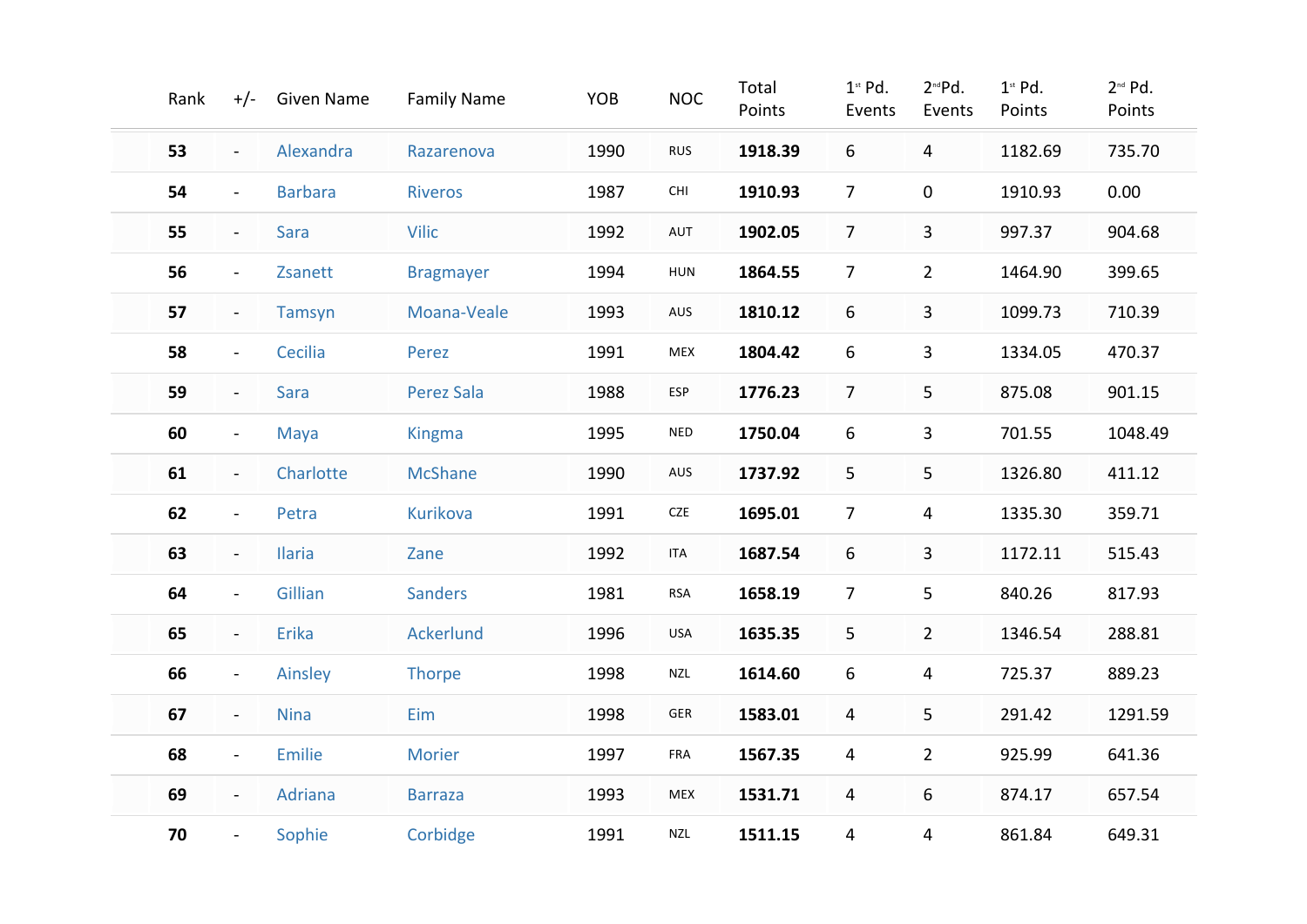| Rank |                          | +/- Given Name  | <b>Family Name</b>   | YOB  | <b>NOC</b>     | Total<br>Points | $1st$ Pd.<br>Events     | 2 <sup>nd</sup> Pd.<br>Events | $1st$ Pd.<br>Points | 2 <sup>nd</sup> Pd.<br>Points |
|------|--------------------------|-----------------|----------------------|------|----------------|-----------------|-------------------------|-------------------------------|---------------------|-------------------------------|
| 71   | $\blacksquare$           | Elena           | <b>Danilova</b>      | 1991 | <b>RUS</b>     | 1449.28         | 7 <sup>1</sup>          | $\mathbf{3}$                  | 758.76              | 690.52                        |
| 72   | $\blacksquare$           | Julie           | <b>Derron</b>        | 1996 | SUI            | 1437.15         | 6                       | $\mathbf{3}$                  | 1210.33             | 226.82                        |
| 73   | $\blacksquare$           | <b>Michelle</b> | Flipo                | 1988 | MEX            | 1398.85         | $\overline{7}$          | $\overline{3}$                | 1082.38             | 316.47                        |
| 74   | $\blacksquare$           | Flora           | <b>Duffy</b>         | 1987 | <b>BER</b>     | 1396.61         | $\overline{2}$          | $\pmb{0}$                     | 1396.61             | 0.00                          |
| 75   | $\blacksquare$           | <b>Romana</b>   | Gajdošová            | 1994 | <b>SVK</b>     | 1371.86         | $\overline{\mathbf{z}}$ | 3                             | 817.54              | 554.32                        |
| 76   | $\blacksquare$           | Claudia         | <b>Rivas</b>         | 1989 | ${\sf MEX}$    | 1323.84         | 6                       | $\overline{2}$                | 1084.41             | 239.43                        |
| 77   | $\blacksquare$           | Jessica         | <b>Romero Tinoco</b> | 1998 | MEX            | 1254.22         | 5                       | $\overline{2}$                | 887.93              | 366.29                        |
| 78   | $\blacksquare$           | Elizabeth       | <b>Bravo</b>         | 1987 | $\mathsf{ECU}$ | 1221.27         | 6                       | $\mathbf{1}$                  | 928.43              | 292.84                        |
| 79   | $\blacksquare$           | <b>Mengying</b> | <b>Zhong</b>         | 1990 | CHN            | 1210.01         | 5                       | $\overline{2}$                | 781.90              | 428.11                        |
| 80   | $\blacksquare$           | Simone          | Ackermann            | 1990 | <b>RSA</b>     | 1209.17         | 5                       | 6                             | 436.13              | 773.04                        |
| 81   | $\blacksquare$           | Rebecca         | Spence               | 1988 | <b>NZL</b>     | 1193.84         | 3                       | $\mathbf 0$                   | 1193.84             | 0.00                          |
| 82   | $\blacksquare$           | Andrea          | <b>Hewitt</b>        | 1982 | NZL            | 1187.69         | $\overline{4}$          | 0                             | 1187.69             | 0.00                          |
| 83   | $\blacksquare$           | Anastasia       | Gorbunova            | 1994 | <b>RUS</b>     | 1178.23         | 6                       | 3                             | 570.12              | 608.11                        |
| 84   | $\blacksquare$           | Anja            | <b>Knapp</b>         | 1988 | ${\sf GER}$    | 1118.25         | 6                       | 3                             | 918.58              | 199.67                        |
| 85   | $\overline{\phantom{a}}$ | Lizeth          | <b>Rueda Santos</b>  | 1994 | MEX            | 1061.56         | 5                       | 4                             | 538.23              | 523.33                        |
| 86   | $\blacksquare$           | Deborah         | Lynch                | 1992 | <b>NZL</b>     | 1051.15         | $\overline{7}$          | $\pmb{0}$                     | 1051.15             | 0.00                          |
| 87   | $\blacksquare$           | <b>Beatriz</b>  | <b>Neres</b>         | 1986 | <b>BRA</b>     | 1048.80         | $\overline{7}$          | $\overline{2}$                | 893.78              | 155.02                        |
| 88   |                          | Aoi             | Kuramoto             | 1988 | JPN            | 1024.31         | $\overline{7}$          | $\overline{4}$                | 568.64              | 455.67                        |